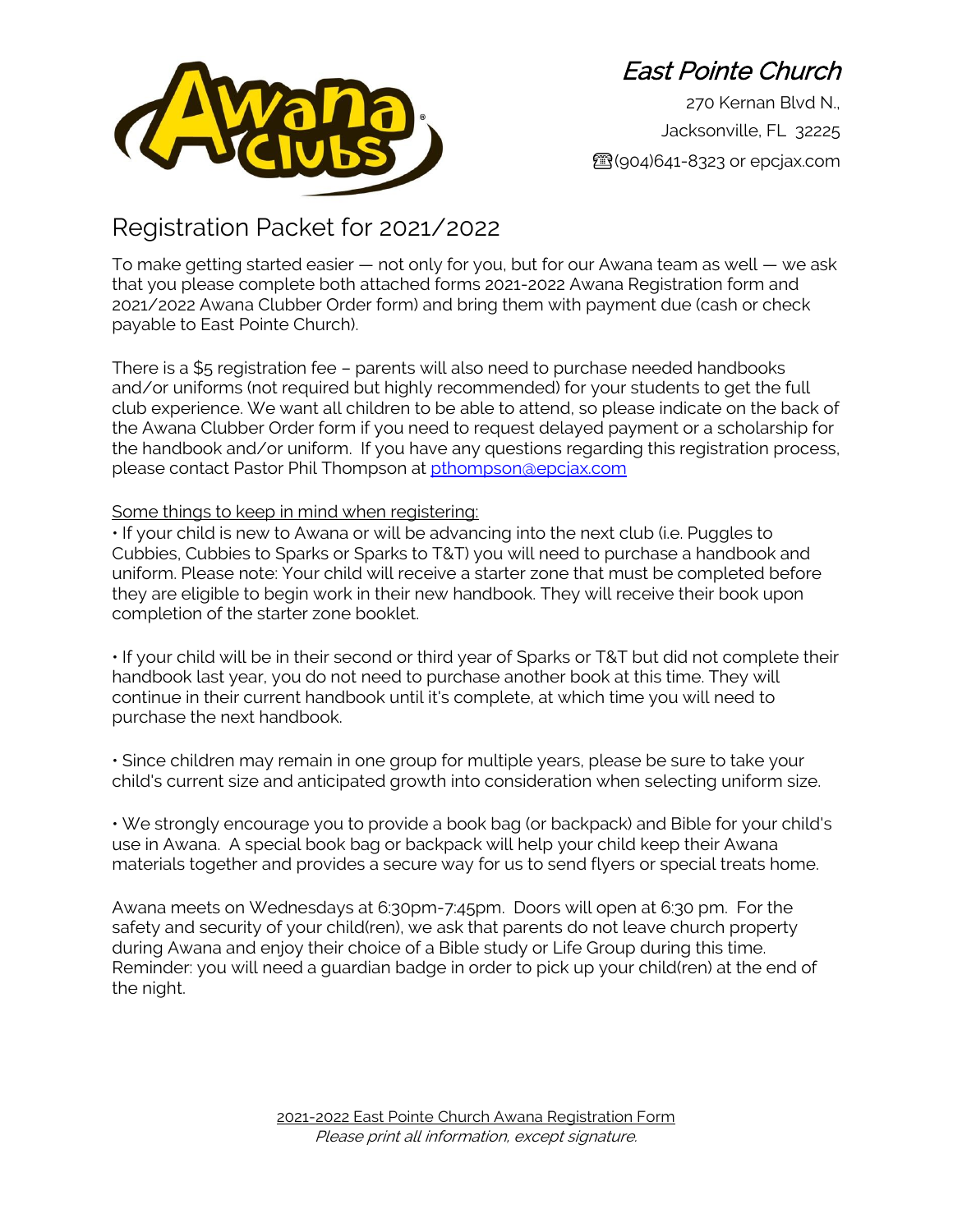|                                              | Date of Birth: _____ /_____ /_____ Age (on Sept. 1st): ______                                  |                                                                                                            |
|----------------------------------------------|------------------------------------------------------------------------------------------------|------------------------------------------------------------------------------------------------------------|
|                                              |                                                                                                |                                                                                                            |
|                                              |                                                                                                |                                                                                                            |
|                                              | Date of Birth: _____ /_____ /_____ Age (on Sept. 1st): ______                                  |                                                                                                            |
|                                              |                                                                                                |                                                                                                            |
|                                              |                                                                                                |                                                                                                            |
|                                              | Date of Birth: _____ /_____ /_____ Age (on Sept. 1st): ______                                  |                                                                                                            |
|                                              |                                                                                                |                                                                                                            |
|                                              |                                                                                                |                                                                                                            |
|                                              | Date of Birth: ____ /_____ /_____ Age (on Sept. 1st): _____                                    |                                                                                                            |
|                                              |                                                                                                |                                                                                                            |
|                                              | game participation that we should be aware of, or that might limit your child's participation: | Please list any learning disabilities, medical conditions, medications, food allergies, or restrictions in |
|                                              |                                                                                                |                                                                                                            |
|                                              |                                                                                                |                                                                                                            |
|                                              |                                                                                                |                                                                                                            |
|                                              |                                                                                                |                                                                                                            |
|                                              |                                                                                                |                                                                                                            |
|                                              |                                                                                                |                                                                                                            |
|                                              |                                                                                                |                                                                                                            |
|                                              |                                                                                                |                                                                                                            |
|                                              |                                                                                                | Home Phone:____________________ Work:______________________ Cell:_____________________                     |
|                                              |                                                                                                |                                                                                                            |
|                                              |                                                                                                | Photographs: Photographs and/or videos are sometimes taken of Awana Club ministry activities for           |
|                                              |                                                                                                | publicity and promotional purposes, which include, but are not limited to, in-house presentations,         |
| church web sites, brochures and newsletters. |                                                                                                |                                                                                                            |
|                                              |                                                                                                | □ Yes, I hereby grant permission to East Pointe Church to take photographs and/or video of my              |

child(ren) for use as stated above.

□ No, do not photograph or videotape my child(ren).